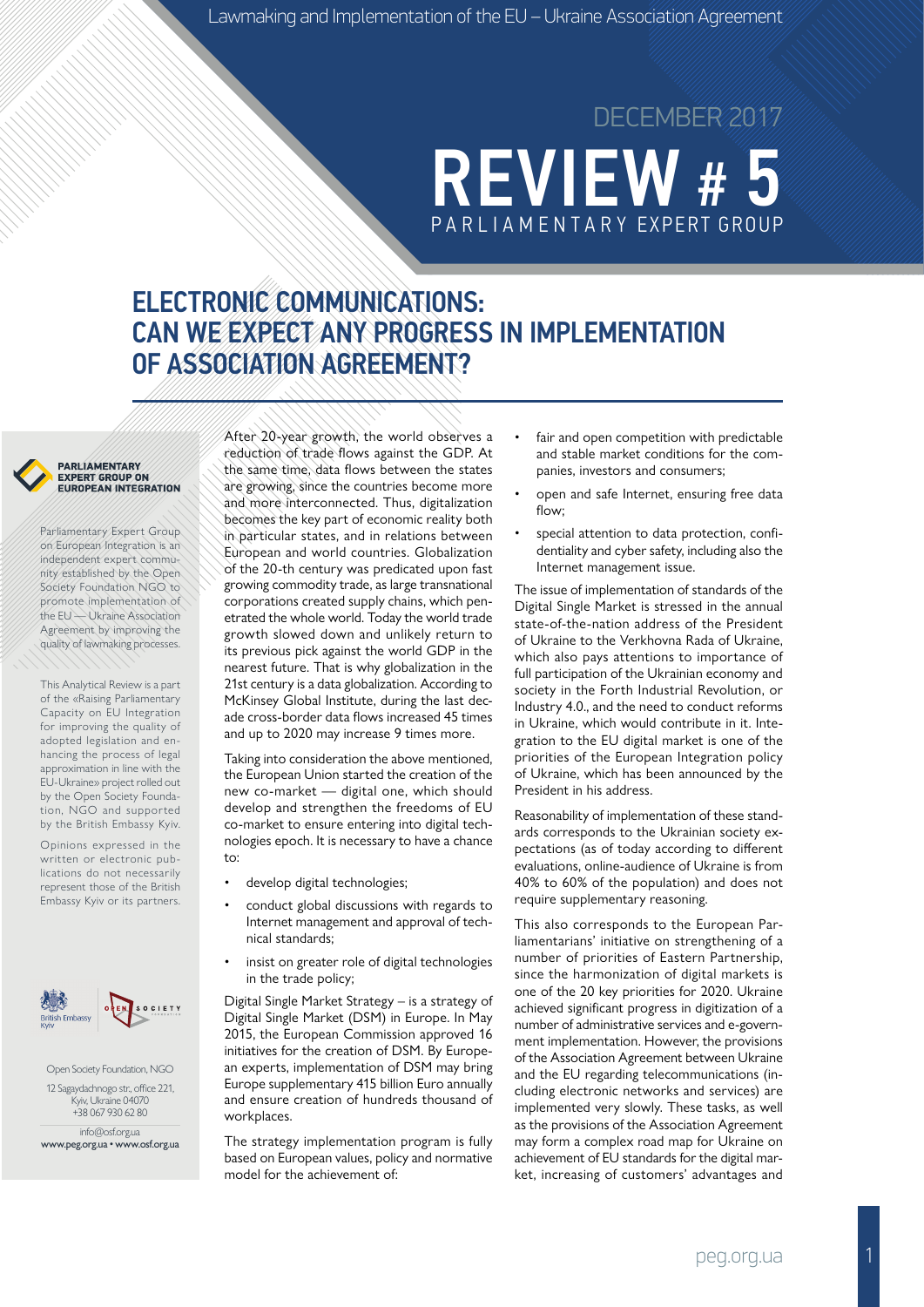ensuring better safety for the online-services users.

At the same time, instead of effective steps in this field, the government only declares its "intentions on intentions", i.e. once again, the task is expecting approval of program documents. As of today, only one law on electronic confidence services has been approved (in one year after its submission), which is aimed to reforming legislation in the field of electronic digital signature with consideration of European Union expertise.

To create proper basis for the implementation of standards of the Digital Single Market, first it is necessary to accelerate the fulfillment of the respective provisions of the Association Agreement.

Annex XVII-3 to Section IV of the Association Agreement obliges Ukraine to implement a number of EU deeds, which establish joint framework in the market of electronic telecommunication services. At the same time, the framework draft law No. 3549-1 "On electronic communication" does not takes into account a significant number of norms, stipulated in EU deeds, and a regulatory strategy offered thereby differs from approaches, applicable in the European Union. Main weaknesses are weak comparing to the EU guarantees of the rights protection for the electronic communication services consumers, insufficient guarantees of the state regulation and fair competition provision.

Among the field documents, described by the Association Agreement, the principal one is the Framework Directive 2002/21/EU on joint legal framework in the field of electronic telecommunication networks and services. The Directive stipulates the definition of such concepts as "consumer", "user" and "end user" of electronic telecommunication services. The Ukrainian draft law stipulates only the definition of the "consumer" concept; however, its content does not comply with the Directive provisions. According to the Directive, the electronic communication services can only be consumed by individuals, however, the draft law stipulates the customer as both individuals and legal entities, and does not prevent consuming the service for commercial purposes. Defined concept "generic service" does not comply with the Directive provisions, since it does not contain a descriptor named provision to consumers at reasonable price. State rate management for generic services is stipulated, however no requirements related to ensuring transparency and reasonability of rates are provided, as established in the Directive 2002/22/EU.

The mentioned draft law implements no effective mechanism for the contestation of the resolutions of the National Regulatory Body based on principles, stipulated in Article 4 of the Directive 2002/21/EU and does not guarantee proper delimitation of competence and mechanism of collaboration between the National Regulatory Body and other regulatory authorities, the powers of which are related to the activities in the field of electronic communications.

Provision of the state support for the development of domestic production of technical means for electronic communications is stipulated, as well as possible investments at the expense of the state resources. At the same time, in the European Union the support of the national manufacturer is limited by the regulations, governing the provision of the state aids. Thus, proposed novels create the risk of distort competition in the trade relations with the EU.

Recommendations:

- 1. The Government as soon as possible should approve the road map of regulatory rapprochement in the field of telecommunications, as stipulated by Annex XVII to the Association Agreement.
- 2. The Government in cooperation with the regulator in the field of telecommunications and other stakeholders should closer cooperate with the Committees of the Verkhovna Rada of Ukraine to adapt the draft laws "On electronic communications", "On radio frequency resource", etc.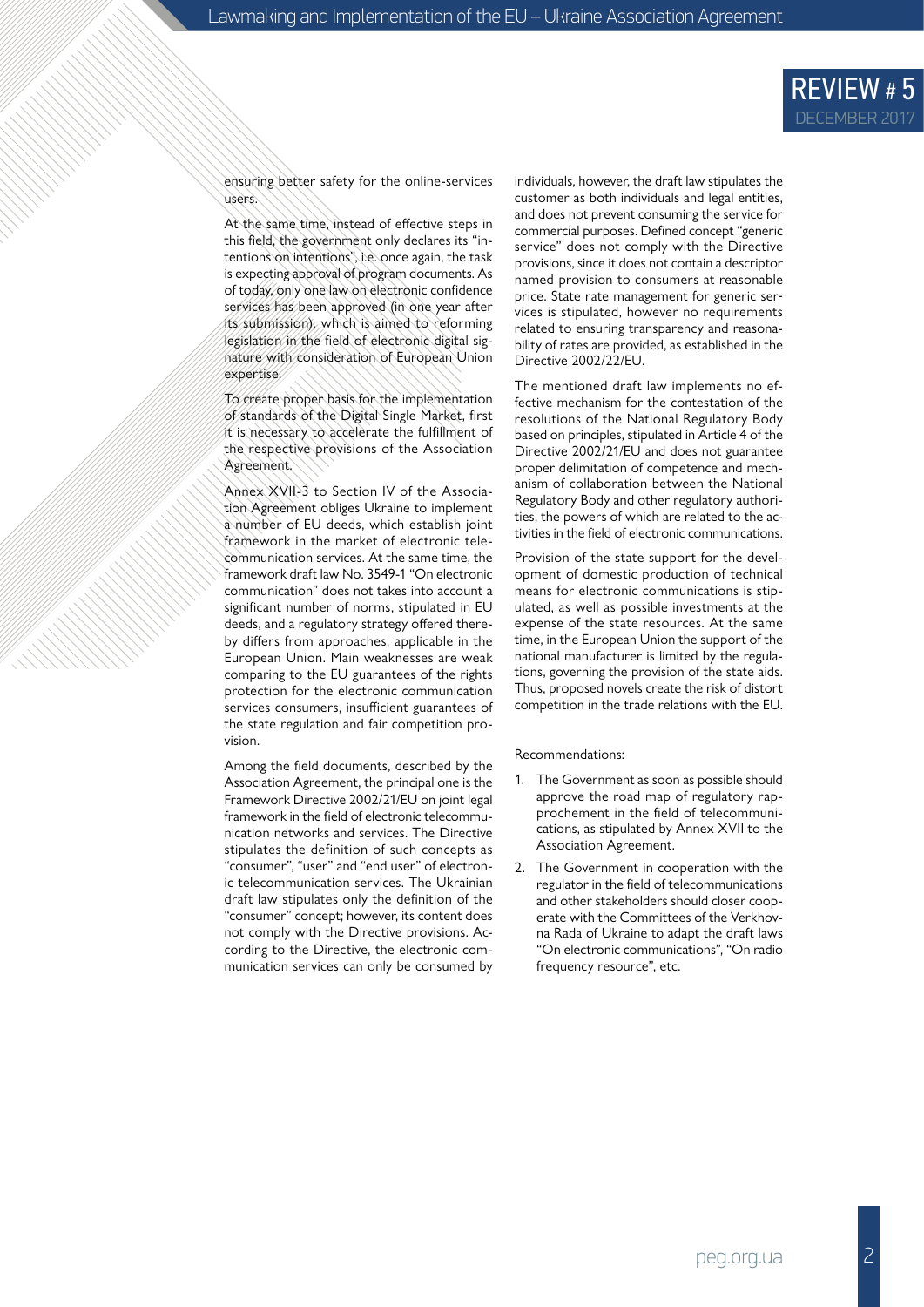

#### EUROPEAN INTEGRATION BILLS CONSIDERED CURRENTLY BY THE VERKHOVNA RADA OF UKRAINE (ІІI QUARTER 2017)

| N <sub>2</sub> | Registration<br>number | <b>Title</b>                                                                                                                                                                                                | <b>Stage</b>                                                                        |
|----------------|------------------------|-------------------------------------------------------------------------------------------------------------------------------------------------------------------------------------------------------------|-------------------------------------------------------------------------------------|
| 1.             | 0906                   | On the government control to observe<br>the compliance with laws on safety and<br>quality of food and animal feedstock, on<br>animals' health and welfare                                                   | Signed by the President<br>and returned<br>to Parliament                            |
| 2.             | 2009а-д                | On Environmental Impact Assessment<br>with the proposals of the President of<br>Ukraine as of 28.10.2016                                                                                                    | Signed by the President<br>and returned<br>to Parliament                            |
| 3.             | 2431                   | On amending legislation on protection<br>of economic competition regarding es-<br>tablishment by the Antimonopoly Com-<br>mittee of Ukraine the size of penalties<br>for violations of the competition laws | Handed<br>for additional second<br>reading (26.01.2016)                             |
| 4.             | 2845                   | On Animal Feedstock Security and Hy-<br>giene                                                                                                                                                               | Released by the<br>Committee to be<br>approved in principle<br>(30.06.2015)         |
| 5.             | 3445                   | On amending legislation on protection<br>of flora and fauna under international<br>agreements                                                                                                               | Prepared for the<br>second reading<br>(29.11.2016)                                  |
| 6.             | 4126-1                 | On Consumer Information on Food                                                                                                                                                                             | Returned for revision<br>to the introducing body<br>(03.10.2017)                    |
| 7.             | 4493                   | On the Electricity Market of Ukraine                                                                                                                                                                        | Signed by the President<br>and returned<br>to Parliament                            |
| 8.             | 4571                   | On amending Article 5 of the Law on<br>Distribution of Copies of Audiovisual<br>Works, Phonograms, Videograms,<br>Computer Programs, Databases to<br>combat piracy and improve the invest-<br>ment climate  | Received<br>the Committee<br>submission<br>for consideration                        |
| 9.             | 4577                   | On amending Article 31 of the Law on<br>Employment on regulating public works                                                                                                                               | Declined                                                                            |
| 10.            | 4578                   | On amending legislation on employment<br>of disabled persons                                                                                                                                                | Released by<br>the Committee to be<br>approved in the first<br>reading (17.06.2016) |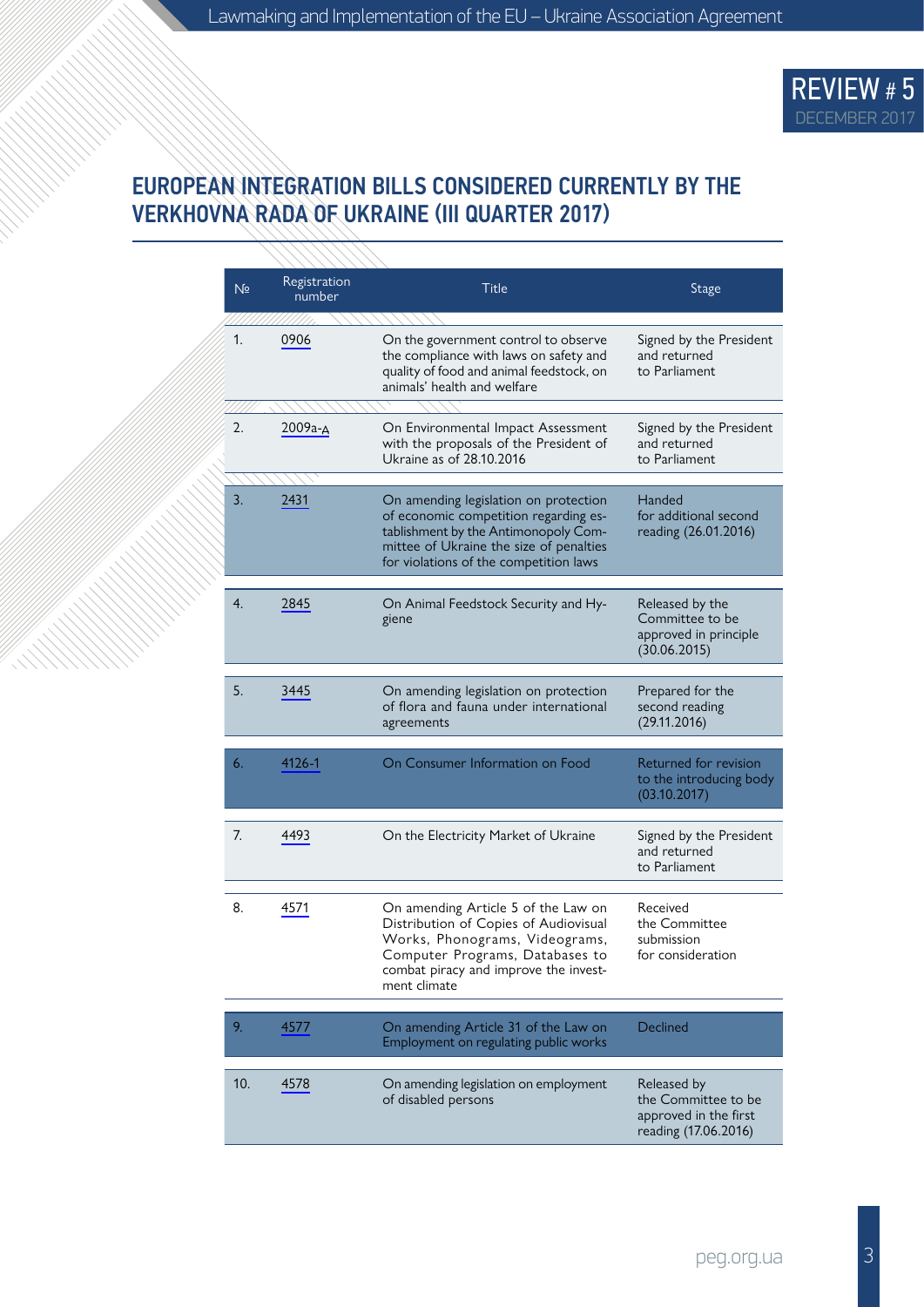| N <sub>2</sub> | Registration<br>number | Title                                                                                                                                              | <b>Stage</b>                                                                 |
|----------------|------------------------|----------------------------------------------------------------------------------------------------------------------------------------------------|------------------------------------------------------------------------------|
| 11             | 4579                   | On amending certain legislative acts of<br>Ukraine to acquire, exercise and protect<br>the copyright and related rights                            | Recalled (03.10.2017)                                                        |
| 12             | 4584                   | On amending certain laws of Ukraine<br>that regulate government statistics                                                                         | Received<br>the Committee<br>submission<br>for consideration<br>(31.05.2016) |
| 13             | 4589                   | On amending certain food safety laws<br>of Ukraine                                                                                                 | Released by the<br>Committee to be<br>approved in principle<br>(06.12.2016)  |
| 14             | 4591                   | On Business Ombudsman                                                                                                                              | Endorsed in the first<br>reading (31.05.2016)                                |
| 15             | 4593                   | On Rail Transport of Ukraine                                                                                                                       | Returned for revision<br>to the introducing body<br>(21.02.2017)             |
| 16             | 4611                   | On Requirements to Food Contact<br><b>Items and Materials</b>                                                                                      | Released by the<br>Committee to be<br>approved in principle<br>(20.09.2016)  |
| 17             | 4614                   | On amending the Customs Code of<br>Ukraine to protect intellectual property<br>in the movement of commodities across<br>customs borders of Ukraine | Not included onto the<br>agenda                                              |
| 18             | 4615                   | On amending the Customs Code of<br>Ukraine to comply with the $EU -$<br><b>Ukraine Association Agreement</b>                                       | Not included onto the<br>agenda                                              |
| 19             | 4619                   | On amending the Tax Code of Ukraine<br>(in regard to tobacco products taxation)                                                                    | Voted as<br>an amendment<br>(06.12.2016)                                     |
| 20             | 4629                   | On amending certain legislative acts of<br>Ukraine to protect the copyright and<br>related rights in the Internet                                  | Recalled (03.10.2017)                                                        |
| 21             | 4644                   | On amending certain legislative acts of<br>Ukraine to harmonize them with the<br>EU legislation on transportation of dan-<br>gerous goods          | Declined                                                                     |
| 22             | 4646                   | On amending the Law of Ukraine On<br>Accounting and Financial Reporting in<br>Ukraine to improve certain provisions                                | Considered while<br>revising the bill 4646-A                                 |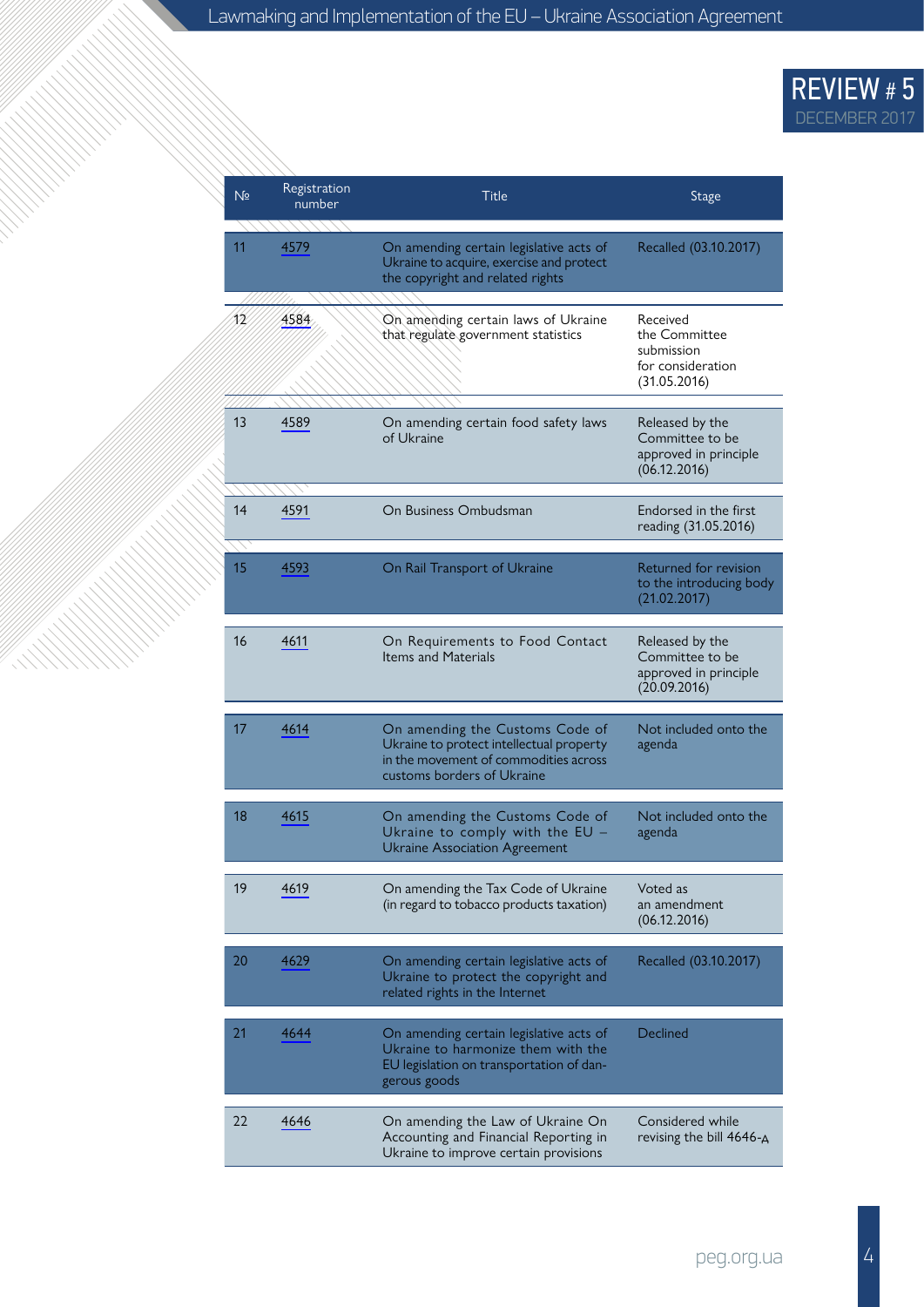| N <sub>2</sub> | Registration<br>number | Title                                                                                                                                                                                                                        | Stage                                                                        |
|----------------|------------------------|------------------------------------------------------------------------------------------------------------------------------------------------------------------------------------------------------------------------------|------------------------------------------------------------------------------|
| 23             | 4683                   | On amending certain automotive trans-<br>port acts of Ukraine to harmonize them<br>with the EU regulatory acts                                                                                                               | Returned for revision<br>to the introducing body<br>(21.02.2017)             |
| 24             | 4685                   | On Electronic Trust Services                                                                                                                                                                                                 | Adopted                                                                      |
| 25             | 4775                   | On amending certain laws of Ukraine<br>related to European groupings of<br>cross-border cooperation                                                                                                                          | Received<br>the Committee<br>submission<br>for consideration<br>(07.02.2017) |
| 26             | 4776                   | On amending the Tax Code of Ukraine<br>regarding peculiarities of taxation of im-<br>port of goods to Ukraine by authorized<br>economic operators                                                                            | Received<br>the Committee<br>submission<br>for consideration<br>(11.07.2017) |
| 27             | 4777                   | On amending the Customs Code of<br>Ukraine regarding authorized economic<br>operator and simplified customs for-<br>malities                                                                                                 | Received<br>the Committee<br>submission<br>for consideration<br>(11.07.2017) |
| 28             | 6229                   | On Ensuring Transparency in Extracting<br>Industries                                                                                                                                                                         | Included onto the<br>agenda (25.05.2017)                                     |
| 29             | 4901                   | On Commercial Accounting of Utility<br>Services                                                                                                                                                                              | Signed by the President<br>and returned<br>to Parliament                     |
| 30             | 4941-A                 | On the Energy Efficiency of Buildings                                                                                                                                                                                        | Signed by the President<br>and returned<br>to Parliament                     |
| 31             | 5448                   | On the basic principles and require-<br>ments for the organic production,<br>handling and labeling of the organic<br>products                                                                                                | Received<br>the Committee<br>submission<br>for consideration<br>(14.03.2017) |
| 32             | 5548                   | On amending legislation on protection<br>of consumer rights                                                                                                                                                                  | Being studied by the<br>Committee                                            |
| 33             | 5598                   | On the Energy Efficiency Fund                                                                                                                                                                                                | Signed by the President<br>and returned<br>to Parliament                     |
| 34             | 5627                   | On amending the Customs Code of<br>Ukraine to bring transit procedures in<br>line with the Convention on a common<br>transit procedure and Convention con-<br>cerning the simplification of formalities<br>in trade in goods | Received<br>the Committee<br>submission for<br>consideration                 |